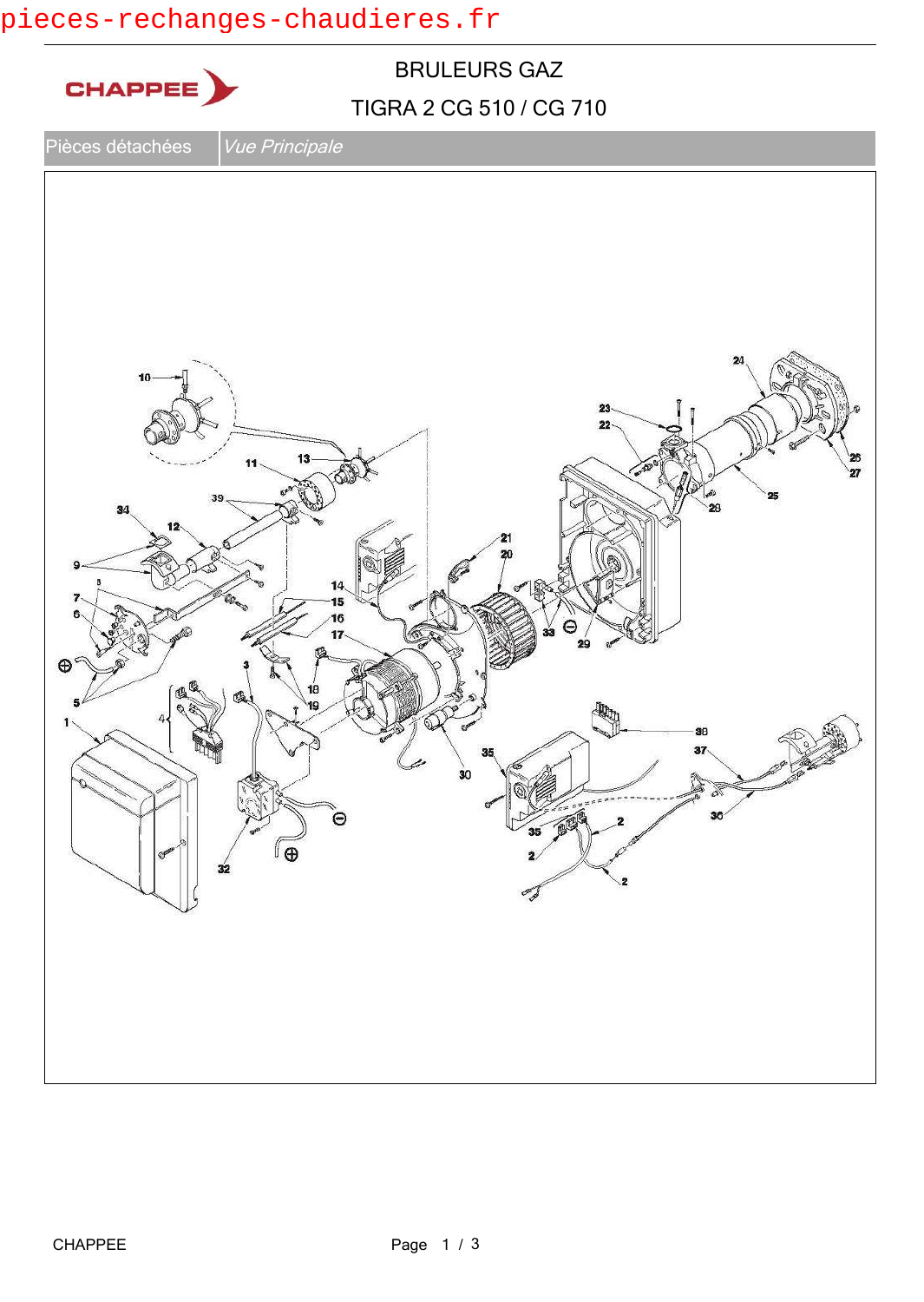## pieces-rechanges-chaudieres.fr



#### TIGRA 2 CG 510 / CG 710 BRULEURS GAZ

| Réf.           | Référence | <b>Description</b>           | Qté          | Remarques |
|----------------|-----------|------------------------------|--------------|-----------|
| 1              | S3008080  | CAPOT CG510                  | 1            | CG510     |
| $\mathbf{1}$   | S3008509  | <b>CAPOT</b>                 | $\mathbf{1}$ | CG710     |
| 2              | S3002971  | <b>GROUPE DE CONNEXION</b>   | 1            |           |
| 3              | S3002972  | <b>CONNEXION PRESSOSTAT</b>  | $\mathbf{1}$ |           |
| 4              | S3002979  | CABLE DE CONNEXION           | 1            |           |
| 5              | S3007982  | <b>MAMELON ET TUYAU</b>      | $\mathbf{1}$ |           |
| 6              | S3007458  | REGARD (X1)                  | 1            |           |
| $\overline{7}$ | S3007613  | <b>COUVERCLE</b>             | $\mathbf{1}$ | CG510     |
| 7              | S3007491  | COUVERCLE                    | 1            | CG710     |
| 8              | S3007980  | <b>SUPPORT ET VIS</b>        | $\mathbf{1}$ |           |
| 9              | S3007977  | COUDE                        | 1            | CG510     |
| 9              | S3007978  | <b>COUDE</b>                 | $\mathbf{1}$ | CG710     |
| 10             | S3008000  | SACHET RACCORD TUYAU (X6)    | 1            | CG510     |
| 10             | S3008001  | TUYAU (X6)                   | $\mathbf{1}$ | CG710     |
| 11             | S3007993  | <b>DIFFUSEUR D'AIR</b>       | 1            | CG510     |
| 11             | S3007994  | <b>DIFFUSEUR D'AIR</b>       | $\mathbf{1}$ | CG710     |
| 12             | S20016970 | PROLONGE COUDE               | 1            | CG510     |
| 12             | S3008595  | PROLONGE COUDE               | $\mathbf{1}$ | CG710     |
| 13             | S3007996  | <b>DISTRIBUTEUR</b>          | 1            | CG510     |
| 13             | S3007997  | <b>DISTRIBUTEUR</b>          | $\mathbf{1}$ | CG710     |
| 14             | S3007989  | CABLE DE CONNEXION (X1)      | 1            |           |
| 15             | S3007987  | <b>ELECTRODE</b>             | $\mathbf{1}$ | CG510     |
| 15             | S3007988  | <b>ELECTRODE</b>             | 1            | CG710     |
| 16             | S3008930  | <b>ELECTRODE</b>             | $\mathbf{1}$ | CG510     |
| 16             | S3008931  | <b>ELECTRODE</b>             | 1            | CG710     |
| 17             | S3008489  | <b>MOTEUR</b>                | $\mathbf{1}$ |           |
| 18             | S3007454  | PRISE (MOTEUR)(X1)           | $\mathbf{1}$ |           |
| 19             | S3007265  | CAVALIER+VIS (X1)            | $\mathbf{1}$ |           |
| 20             | S3007476  | <b>TURBINE</b>               | 1            |           |
| 21             | S3007475  | <b>CONVOYEUR D'AIR</b>       | $\mathbf{1}$ |           |
| 22             | S3005447  | PRISE DE PRESSION            |              |           |
| 23             | S3008003  | JOINT D'ETANCHEITE (X1)      |              | CG510     |
| 23             | S3008004  | JOINT D'ETANCHEITE (X1)      | 1            | CG710     |
| 24             | S3008009  | <b>EMBOUT GUEULARD</b>       |              | CG510     |
| 24             | S3008010  | <b>EMBOUT GUEULARD</b>       | 1            | CG710     |
| 25             | S20016972 | <b>GROUPE MANCHON</b>        |              | CG510     |
| 25             | S3008591  | <b>GROUPE MANCHON</b>        | 1            | CG710     |
| 26             | S3002698  | <b>JOINT ISOLANT</b>         |              | CG510     |
| 26             | S3005795  | <b>JOINT ISOLANT</b>         |              | CG710     |
| 27             | S3008013  | <b>BRIDE MOBILE</b>          |              | CG510     |
| 27             | S3008014  | <b>BRIDE MOBILE</b>          | 1            | CG710     |
| 28             | S3008937  | REGULATEUR VOLET             |              | CG510     |
| 28             | S3008728  | <b>REGULATEUR VOLET</b>      | 1            | CG710     |
| 29             | S3008815  | <b>VOLET D'AIR</b>           | 1            | CG510     |
| 29             | S3008729  | <b>SYSTEME REGLAGE D'AIR</b> | 1            | CG710     |
| 30             | S3007479  | CONDENSATEUR 4 µF            | 1            |           |
| 32             | S3002316  | PRESSOSTAT LGW 3A2           | 1            | CG510     |
| 32             | S3007444  | PRESSOSTAT LGW 10 A2         | 1            | CG710     |
| 33             | S3008017  | <b>MAMELON ET TUYAU</b>      | 1            |           |
|                |           |                              |              |           |